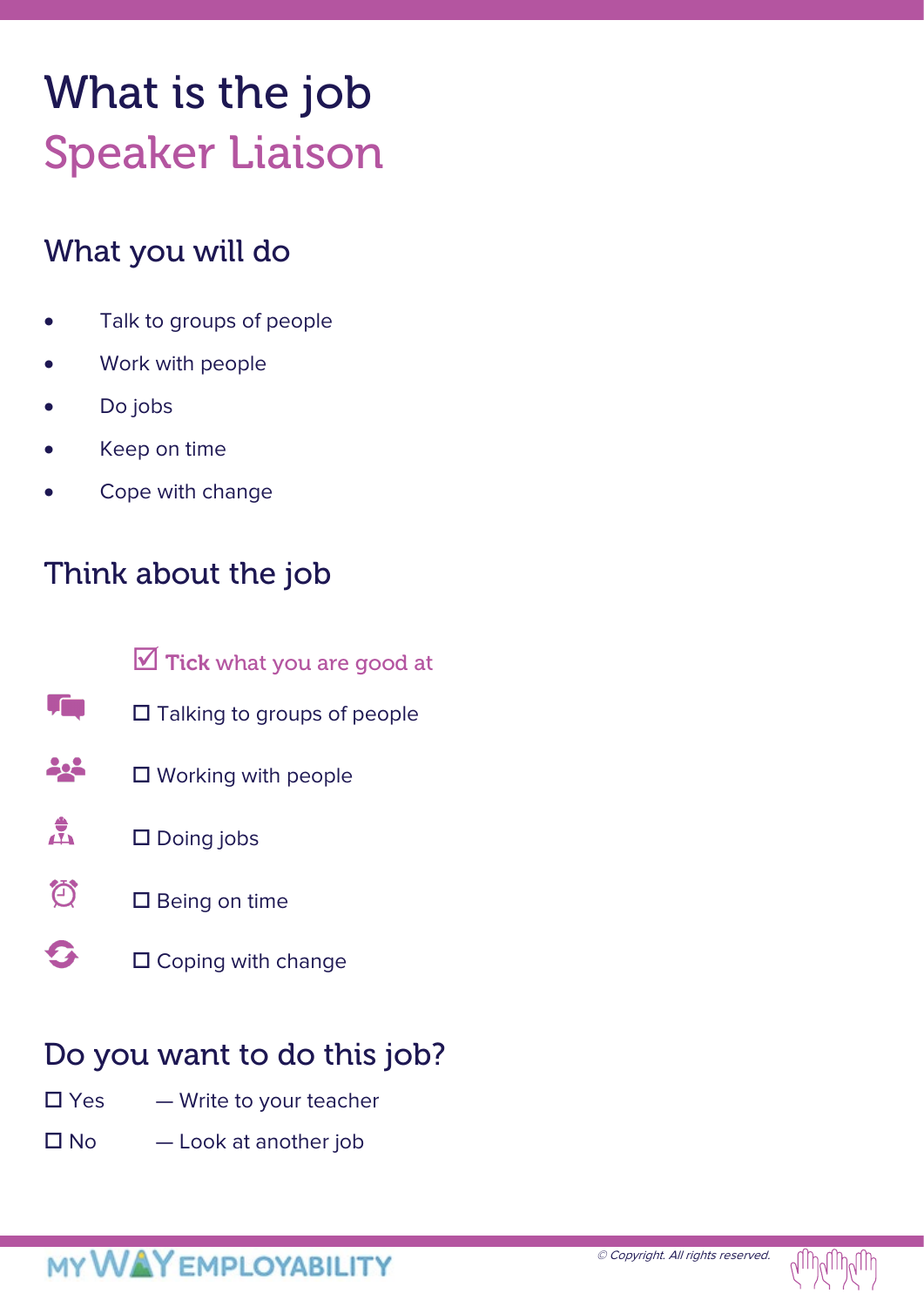### How to write a covering letter

#### Example of a letter:

| $Dear$ <sub>2</sub> , $\qquad \qquad$ , $\qquad \qquad$ , $\qquad \qquad$ , $\qquad \qquad$ , $\qquad \qquad$ , $\qquad \qquad$ , $\qquad \qquad$ , $\qquad \qquad$ , $\qquad \qquad$ , $\qquad \qquad$ , $\qquad \qquad$ , $\qquad \qquad$ , $\qquad \qquad$ , $\qquad \qquad$ , $\qquad \qquad$ , $\qquad \qquad$ , $\qquad \qquad$ , $\qquad \qquad$ , $\qquad \qquad$ , $\qquad \qquad$ , $\qquad \qquad$ , $\$ | 1. Write your<br>teacher's name    |
|---------------------------------------------------------------------------------------------------------------------------------------------------------------------------------------------------------------------------------------------------------------------------------------------------------------------------------------------------------------------------------------------------------------------|------------------------------------|
|                                                                                                                                                                                                                                                                                                                                                                                                                     | 2. Write your name                 |
| I want to apply for the role of                                                                                                                                                                                                                                                                                                                                                                                     | 3. Write the job you<br>want to do |
|                                                                                                                                                                                                                                                                                                                                                                                                                     |                                    |
| I am good at:                                                                                                                                                                                                                                                                                                                                                                                                       |                                    |
| Talking to groups of people                                                                                                                                                                                                                                                                                                                                                                                         | 4. Tick what you are<br>good at    |
| <b>L</b> Working with people                                                                                                                                                                                                                                                                                                                                                                                        |                                    |
| $\Box$ Doing jobs                                                                                                                                                                                                                                                                                                                                                                                                   |                                    |
| $\Box$ Being on time                                                                                                                                                                                                                                                                                                                                                                                                |                                    |
| $\Box$ Coping with change                                                                                                                                                                                                                                                                                                                                                                                           |                                    |
|                                                                                                                                                                                                                                                                                                                                                                                                                     |                                    |
| Thank you for considering me for this job.                                                                                                                                                                                                                                                                                                                                                                          |                                    |
| Yours sincerely,                                                                                                                                                                                                                                                                                                                                                                                                    |                                    |
|                                                                                                                                                                                                                                                                                                                                                                                                                     | 5. Write your name                 |
|                                                                                                                                                                                                                                                                                                                                                                                                                     |                                    |

Now write your covering letter on the next page.

Then give it to \_\_\_\_\_\_\_\_\_\_\_\_\_\_\_\_\_\_\_\_\_\_\_\_\_\_\_\_\_\_\_\_\_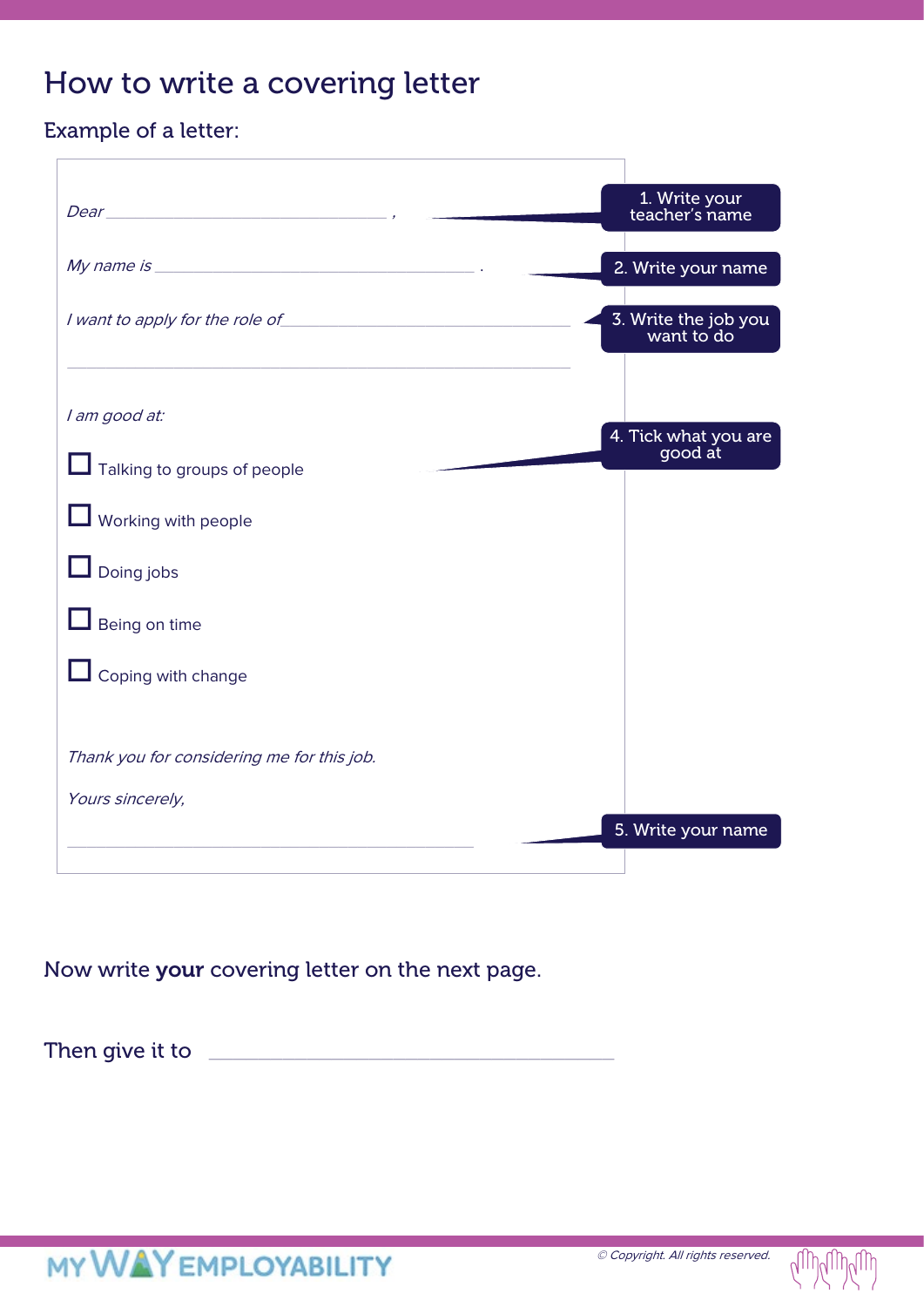## Covering letter

| Dear example and the set of the set of the set of the set of the set of the set of the set of the set of the set of the set of the set of the set of the set of the set of the set of the set of the set of the set of the set |
|--------------------------------------------------------------------------------------------------------------------------------------------------------------------------------------------------------------------------------|
| My name is <b>My name is</b> and the second service of the service of the service of the service of the service of the                                                                                                         |
| <u> 1989 - Jan Barnett, fransk politiker (d. 1989)</u>                                                                                                                                                                         |
| I am good at:                                                                                                                                                                                                                  |
| $\Box$ Talking to groups of people                                                                                                                                                                                             |
| $\Box$ Working with people                                                                                                                                                                                                     |
| $\square$ Doing jobs                                                                                                                                                                                                           |
| $\square$ Being on time                                                                                                                                                                                                        |
| $\Box$ Coping with change                                                                                                                                                                                                      |
| Thank you for considering me for this job.                                                                                                                                                                                     |
| Yours sincerely,                                                                                                                                                                                                               |

\_\_\_\_\_\_\_\_\_\_\_\_\_\_\_\_\_\_\_\_\_\_\_\_\_\_\_\_\_\_\_\_\_\_\_\_\_\_\_\_\_\_\_\_\_\_\_\_\_\_\_